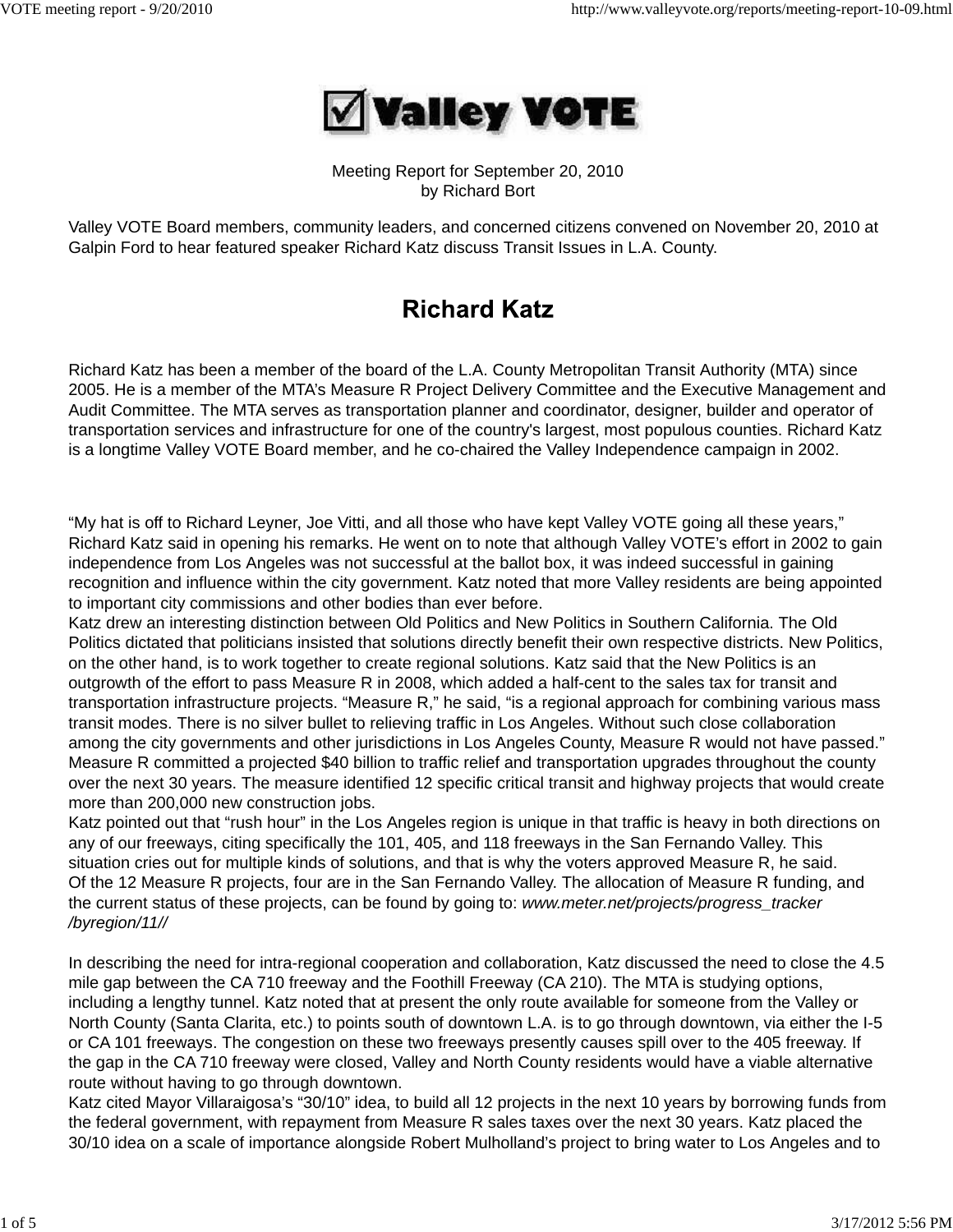Robert Moses' rebuilding of New York City. Katz estimated that the projects, in the aggregate, would shift some 77 million riders from the highways to mass transit over the 10 years. Moreover, in doing so it would save billions of dollars of avoided costs (such as interest, increased construction costs, and general inflation in all costs). Also, the projects would add some 200,000 construction jobs spread over 10 years instead of 30, and the cleaner air arriving sooner rather than later would result in reduced healthcare costs throughout the basin. Katz noted that the he and the Mayor have lobbied in Washington for this project and have received a warm response. But, Katz noted, some of the politicians there seem not to understand the concept, especially when it is pointed out to them that the federal government's share of the costs would be 20 percent instead of the usual 80 percent of such projects. They have a hard time grasping the notion that the local sales taxes, collected over 30 years and used to repay the federal loans, would amount to 80 percent of the total project costs. Meanwhile, the Obama administration seems interested in extending the 30/10 idea across the country, provided that the local jurisdictions have committed to dedicate a revenue source – such as sales taxes – as Los Angeles has done. In response to a question as to why the MTA cannot sell bonds itself to fund the projects, Katz responded that (1) the law requires that infrastructure projects may not be started until funding is in place; (2) the MTA lacks sufficient bonding capacity to raise as much as \$9 billion; and (3) voter approval of such bonds would be required, and that would take two years or more to obtain. The federal loans, on the other hand, could be available as soon as Congress acts. Katz is hopeful that the 30/10 idea will clear Congress soon; but, of course, there are the November 2, 2010 elections to consider first.

## **Valley VOTE Committee Reports and Announcements**

#### **Valley VOTE to Honor Bert Boeckmann**

Richard Leyner, Chair of Valley VOTE and chair of the event, reiterated that a Valley VOTE "mixer" will be held on Thursday evening December 2, 2010 to honor Bert Boeckmann for his many years of support for Valley VOTE and his efforts to make the San Fernando Valley a better place in which to live and work. "We are absolutely delighted to be honoring Bert Boeckmann for all the years that he has honored Valley VOTE with his support," Leyner said. All present and former Valley VOTE members, as well as friends of Valley VOTE, are invited to attend the event. The event, which is scheduled from 5:30 PM to 8:30 PM on December 2nd at the Skirball Cultural Center, will feature hors d'oeurves and a no-host bar. Admission is by reservation only, with a donation of \$15 per person. Reservations may be made by mailing a check for \$15 for each attendee, together with the names of the attendee(s), to Valley VOTE, 14622 Ventura Blvd, Box #424, Sherman Oaks, Ca. 91403.

#### **Nuclear Power Report – Joe Vitti "Recommendations for the LA DWP"**

A major challenge today and in the future for the LA DWP is to replace "dirty" coal plants, which currently provide 44% of the DWP's power, with "clean" renewable energy sources. Expanding the contributions from wind and solar power are fine but will not meet all the needs of the DWP in the future. Nuclear power is a clean, base loaded, reliable, and low cost energy source that will provide the LA DWP an alternative to help keep future power costs to the ratepayers as low as possible.

There are three areas that we recommend the LA DWP initiate as soon as possible to help determine the course the department should pursue for the implementation of a nuclear program.

# **1) Palo Verde Nuclear Generating Station – Expand from 3 to 5 reactors.**

The Palo Verde Nuclear Generating Station in Arizona currently provides the LA DWP with 9 percent of its base loaded electrical power that it distributes to Los Angles ratepayers. The plant is owned by a consortium of power companies that are all facing the same challenge of moving away from coal as a source of energy for electrical power generation. Arizona Public Service owns 29 percent of the plant and operates the facility. The LA DWP owns a 5.7 percent interest along with four other large utilities and the Southern California Public Power Authority (SCPPA). LA DWP also has an interest in SCPPA, raising the DWP's total interest in the Palo Verde plant to 9.65 percent. The LADWP should meet directly with its partners in the Palo Verde plant to discuss the addition of two reactors to bring the plant up to its designed capacity of five reactors. These partners (and their respective ownership) are: Arizona Public Service (29.1%),Salt River Project (17.5%), El Paso Electric Co. (15.8%), Southern California Edison (15.8%), PNM Resources (New Mexico utility,10.2%), and SCAPP (5.9%). LA DWP should also meet with SCAPP and its utility partners/members to promote interest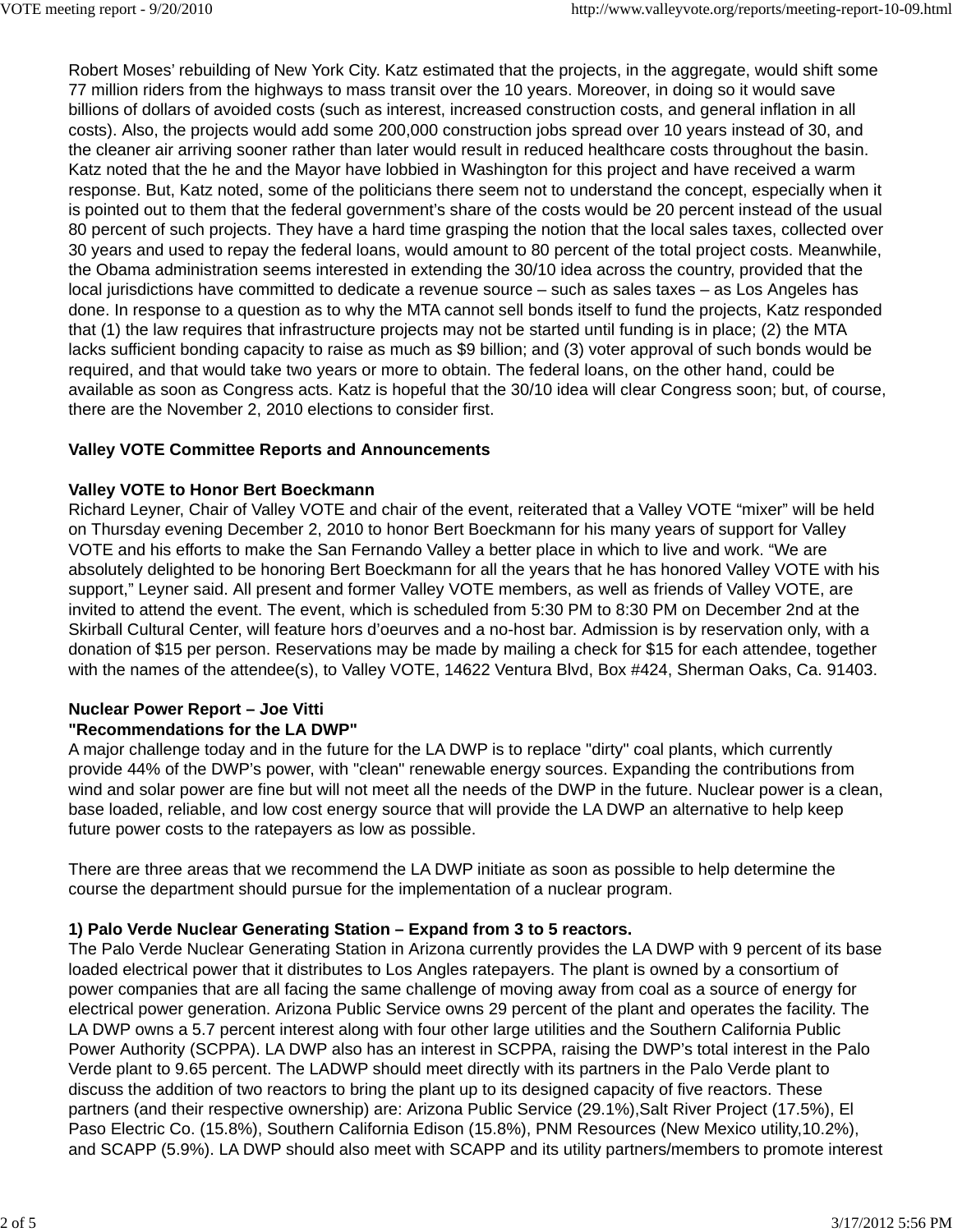in expanding the Palo Verde Station, as well as any other possible partnerships. Members of SCAPP include the cities of Anaheim, Azusa, Banning, Burbank, Colton, Glendale, Pasadena, Riverside, Vernon, the Imperial Irrigation District, and Los Angeles. Following these meetings, the LA DWP should prepare a written status report for all meetings with Palo Verde partners and submit it for review by all interested LA DWP ratepayers.

## **2) Fresno Nuclear Energy Group**

The LA DWP should meet with the Fresno Nuclear Energy Group, LLC to explore interest in having LA DWP participate in plans for a San Joaquin Valley-based nuclear power plant and solar energy park being developed with the French nuclear and solar engineering firm, Areva. Following this meeting, the LA DWP should prepare a written status report for review by all interested LA DWP ratepayers.

## **3) Legislative Action**

The LA DWP should meet with responsible California State legislators, appropriate legislative committees, and all responsible state departments to review the 1976 ban on new nuclear power plant construction in California. The LA DWP should prepare a written status report for review by all interested LA DWP ratepayers.

*(The Valley VOTE Board supports the above recommendations go to valleyvote.org. See Press Release dated August 23,2010 )*

## **Housing Report – Vic Viereck**

"Unnecessary, Destructive Moratorium" Thanks to government at all levels, it's getting more and more difficult to motivate investment in apartments. The Federal 1986 tax reform act discouraged investment on a national scale. California allows no tax break for capital gains. And LA City Council members make use of the Rent Stabilization Ordinance to further discourage investment. In spite of their own efforts to drive costs upward, some Council members want a moratorium on rent increases. For Los Angeles tenants it has become a matter of "be careful what you ask for, you may get it.

### " **Los Angeles World Airports – Denny Schneider**

Denny was unable to attend this meeting due to a conflict, but he submitted his report on LAWA. LAWA is about to restart another Master Plan update process that will call for major changes at LAX. The Notice of Preparation, which defines the environmental options to be studied, is scheduled for release at the end of this month. Several controversial study elements are expected to be included in the effort that could take a year or more to complete. Earlier this year a NASA/Expert Academic Panel completed a \$1 million+ simulation/safety study that concluded that the proposed runway safety improvements did not justify moving the north runways. The impact on local area stakeholders of moving runways further north will impact hundreds of businesses in the Westchester Business District. Business relocation sites are uncertain and if the businesses fail, Los Angeles tax revenue will be lost. LAWA, however, is again including these same options in their newest study. The 40+ percent growth of LAX from current levels to around 78.9 million annual passengers will require significant ground access changes. Although the FAA allows LAX funds to be used to fund airport-related traffic mitigation, any mitigation that also accommodates Westside traffic will require other funding sources. The use of LADOT funds will suck up allocations from all areas of the City to accommodate the LAX changes.

#### **Van Nuys Airport – Don Schultz**

Don Schultz is a member the Van Nuys Airport Citizens Advisory Council, spoke about a resolution that the VNCAC recently adopted to create a Van Nuys Airport Board of Airport Commissioners. This Board would address only VNY issues and would require a change to the City Charter to become effective.

#### **Transportation – Bart Reed**

Bart Reed is Executive Director of The Transit Coalition. He noted that Richard Katz is not only a director of the L.A. County MTA (Metro), but he is also Vice Chair of the Southern California Regional Rail Authority (SCRRA), which operates the MetroLink rail lines between downtown L.A. and Moorpark, Antelope Valley, and San Bernardino. Reed complimented Katz for his vision, understanding of all transportation modes and traffic problems, and his success in the recent selection of the CEO of MetroLink, John E. Fenton. Reed remarked that he will be presenting to VICA next month the idea that he previously shared with us of running a MetroRail (i.e., MTA's light rail subway system) line from the middle of the San Fernando Valley through a tunnel to be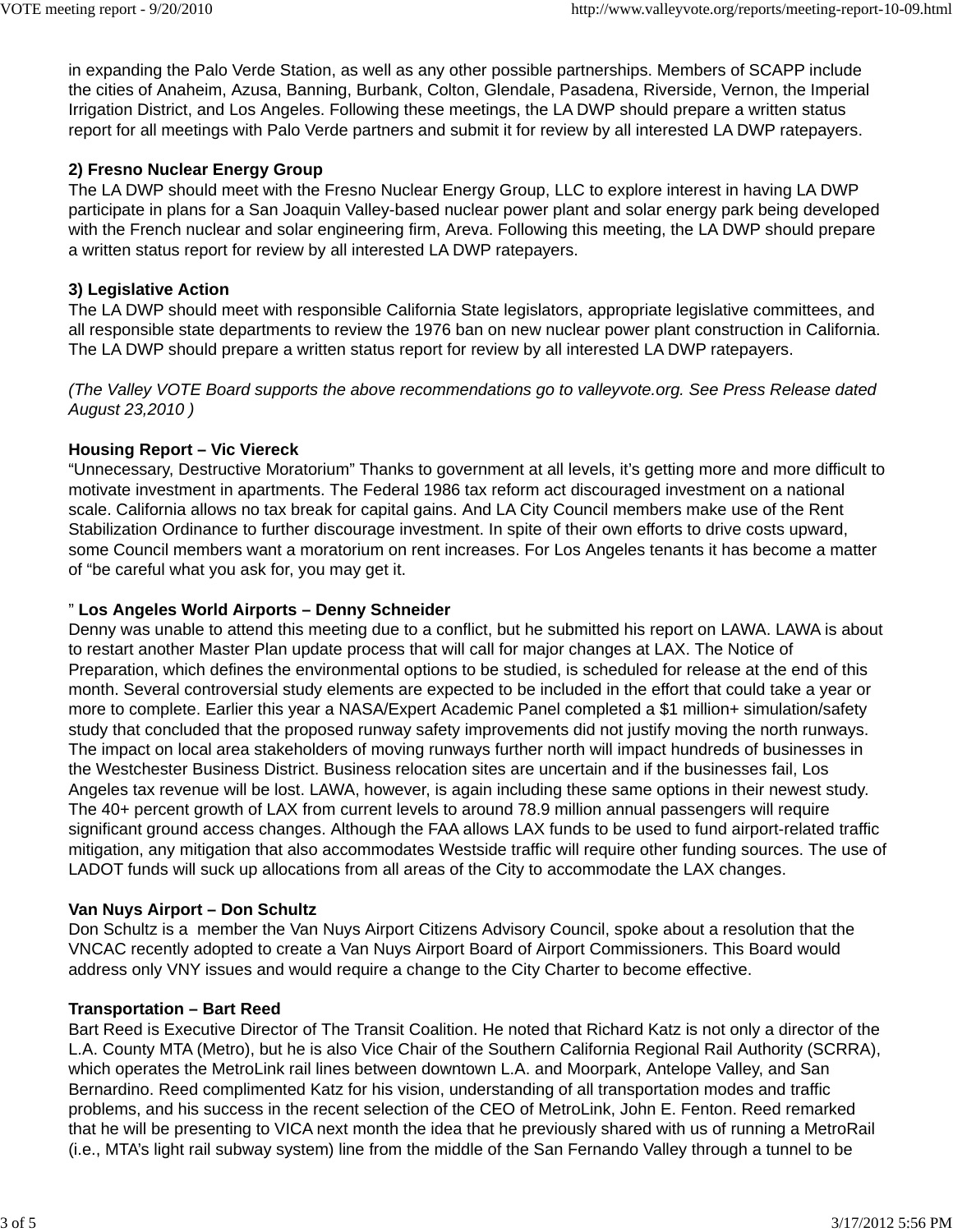opened through the Sepulveda Pass to Westwood, where it would connect with the Purple Line.

#### **L.A. Department of Water and Power – Jack Humphreville**

Jack Humphreville has been a leader in the fight to create a position of DWP Ratepayers Advocate (RPA). Jack delivered to the attendees at this meeting a "term sheet" that outlines many of the parameters of the RPA. The term sheet has been approved by the DWP Committee and the DWP Advocacy Committee of the L.A. Neighborhood Council Coalition (LANCC). Every year, DWP Ratepayers are charged over \$1 billion to support the General Fund as well as the political establishment through the 8% transfer to the City's General Fund and the 10% Utility Tax, as well as public benefits, pet projects, the IBEW labor premium, and the 1,480 city employees who have been transferred to the DWP from the City's employment rolls, including their related \$750 million of unfunded pension obligations. As a result of the Mayor's ECAF fiasco, where DWP management lied to the public and the City Council, it became evident that the City needs a well funded, empowered, truly independent Ratepayers Advocate to oversee the operations, plans, finances, and management of DWP on a timely and continuous basis. Importantly, the proposed RPA is not a DWP bashing machine. Rather, the RPA is to provide objective advice to the Ratepayers and policy makers. The role of the RPA would be defined not by what it could do, but what it could not do. All aspects of the DWP would be eligible for review. The RPA would not set rates or policy and would not make management decisions. The RPA is not an Inspector General, which can prosecute malfeasance, fraud, and waste. The RPA would be funded by DWP in an amount not to exceed 1/10 of 1% of the DWP's annual revenues. The RPA would have a "seat at the table" at any meeting of the Board of Water and Power Commissioners and any of its committees, and at any meetings of the City Council or its committees when they discuss DWP matters. The RPA will be given equal time in any discussions. The RPA would not report to any elected official nor to any body appointed by elected officials (such as the Board of Water and Power Commissioners). Instead, the RPA would report to the Ratepayers Advocate Board of Commissioners, consisting of five independent members: two homeowners, two from the business community, and one from the rental community. The commissioners would be chosen by the Mayor from a pool of qualified candidates nominated by the Neighborhood Councils, the business community, and the multifamily community. The Board of Commissioners would approve the selection of an Executive Director of the RPA after a City-hired recruiter identifies qualified candidates. The RPA would have a staff and an annual and a multiyear budget, with compensation of the Executive Director and staff adequate to attract personnel with the requisite skills from the private sector. The Executive Director will have necessary expertise and experience to lead an organization charged with fulfilling the role of RPA.

*(The Valley VOTE Board supports the appointment of a Rate Payer Advocate for the LA DWP. Go To valleyvote.org. see Press Release Dated Sept.9,2009)*

#### **Guests in Attendance:**

Attending this Valley VOTE meeting were: Dennis DeYoung, candidate for the 40th State Assembly District, running against incumbent Bob Blumenfield (Dem.); and Lucie Volotzky, who intends to be a candidate for City Council District 12, to be vacated by Greig Smith at the end of his current term.

## **NEXT MEETING: The next regular meeting of Valley VOTE will be: Monday, October 18, 2010 at Galpin Ford.**

*Valley VOTE is a diverse coalition of San Fernando Valley residents, business people, educators, community activists, and organizations, committed to exploring and fostering the implementation of programs that empower the people of the San Fernando Valley and the City of Los Angeles, to improve local governance, education and public participation on policy matters.*

*For additional information about Valley VOTE, for an upcoming meeting agenda, or for previous meeting reports and press releases, we encourage you to go to the Valley VOTE website: www.ValleyVote.org. Please forward this e-mail to interested individuals and organizations. If you would like to be removed from our*